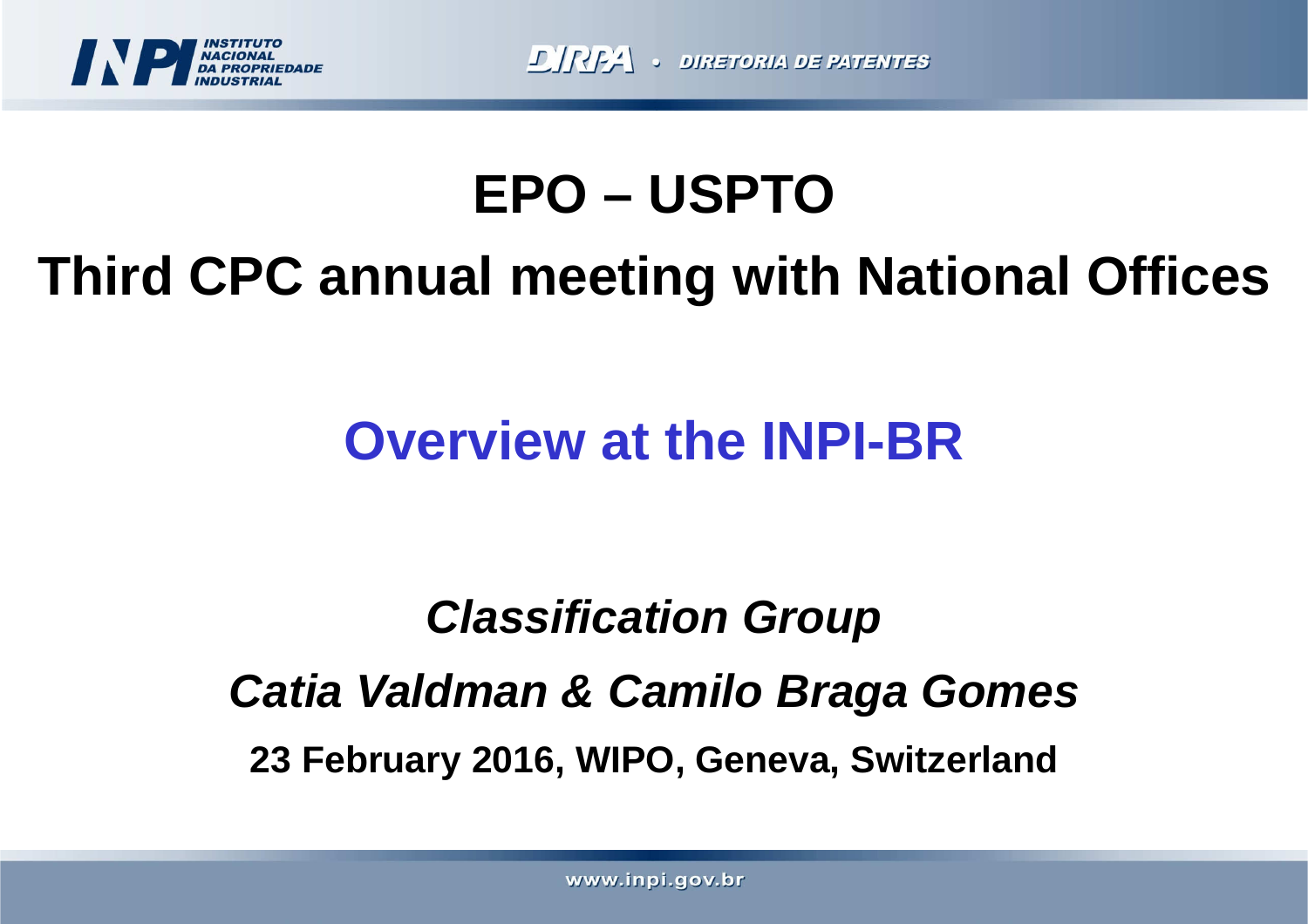

### **Summary**

- □ Topic 1 Classification/Searching in CPC system
- □ Topic 2 CPC training
- □ Topic 3 CPC Data exchange
- $\Box$  Topic 4 Future plan and/or expansion
- **□ Final considerations**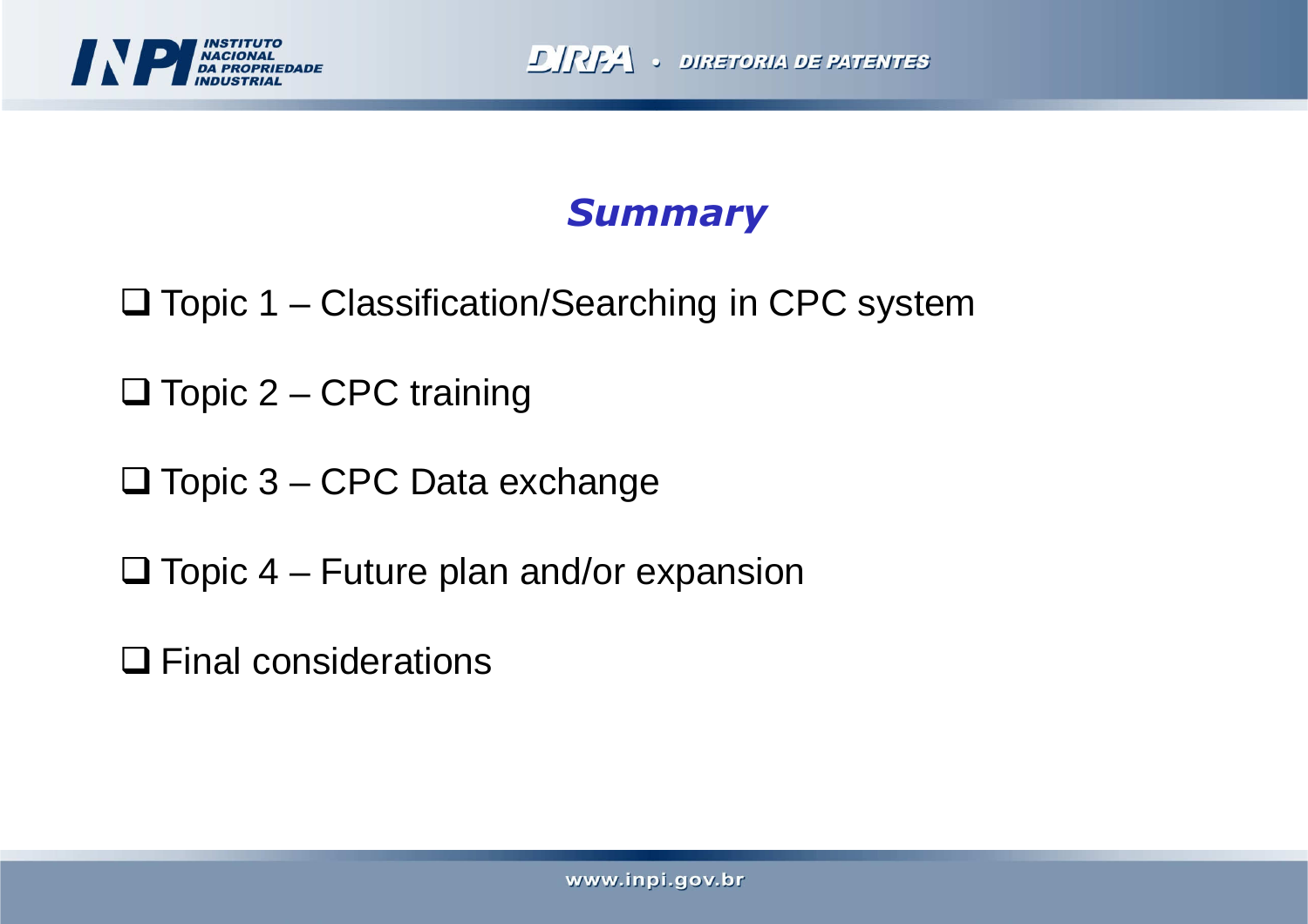

## Topic 1 - Classification/Searching in CPC systemPatent Distribution

- $\textcolor{red}{\bullet}$  Each division is responsible for a group of symbols;
- Using a neural network, a patent application is oriented to one division.

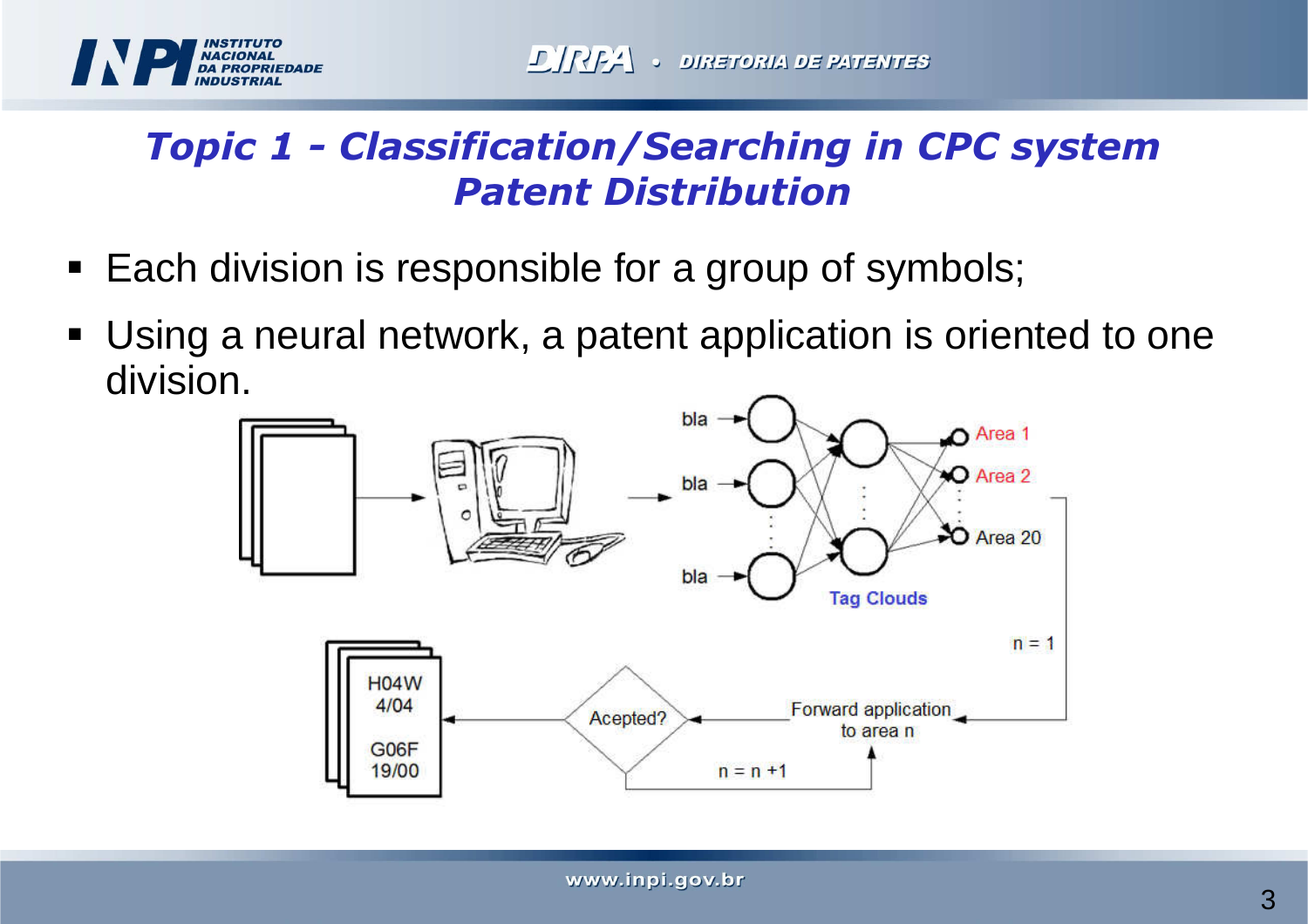

### Topic 1 - Classification/Searching in CPC systemClassification

 $\blacksquare$  First classification for a new file

Work is done using SINPI.

Concordance between CPC and IPC is used.

■ PCT International Search Report (ISR) Classification To be developed.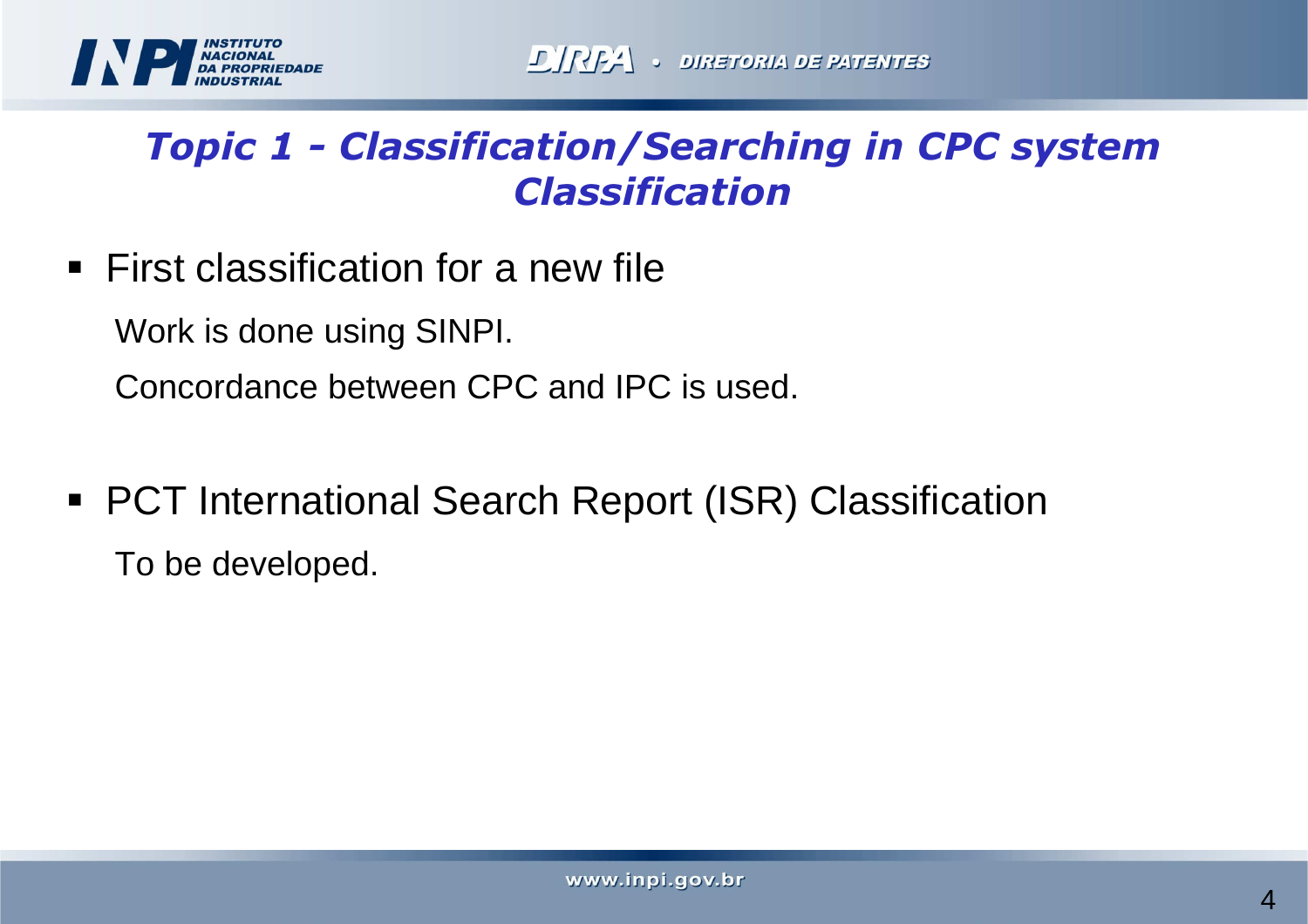

### Topic 1 - Classification/Searching in CPC systemReclassification

■ During examination

Work is done using SINPI.

Concordance between CPC and IPC is used.

■ Due a new IPC version

Work is done using WIPO system – IPCReclass.

http://web2.wipo.int/ipcreclass/en/working\_list/

■ Due a new CPC version

To be developed.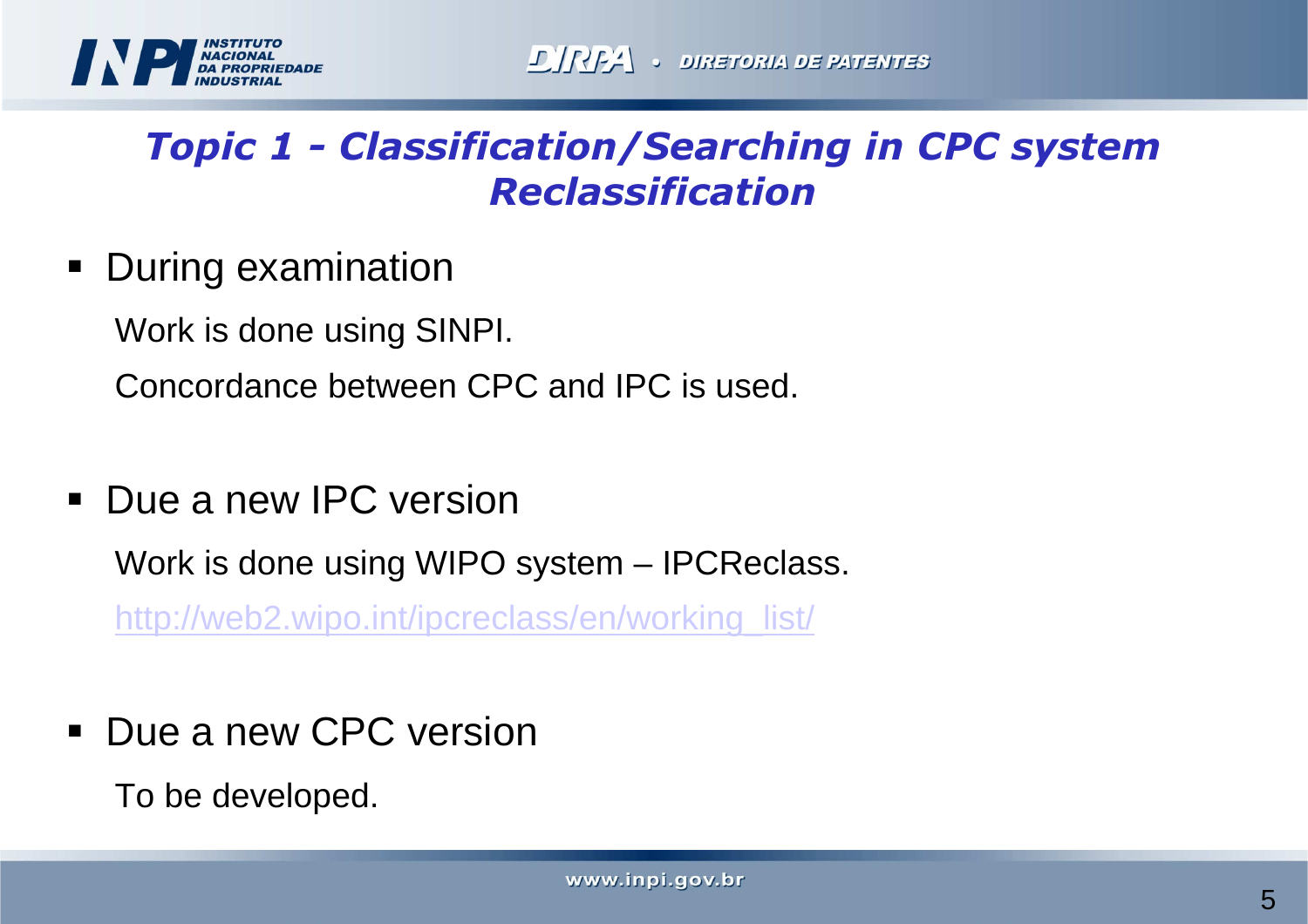

### Topic 1 - Classification/Searching in CPC systemPublication

- $\blacksquare$ 1.3 – PCT national phase
- $\blacksquare$ 3.1 – first BR publication
- $\blacksquare$ 1.1 – PCT international phase
- $\blacksquare$ 1.3.1 – corrections
- 3.7 publication canceled
- $\blacksquare$ 3.8 – corrections
- П 15.11 – reclassification
- $\blacksquare$ 16.1 – granted patent
- $\blacksquare$ 27.2 and 27.3 – green patent

**IPC (51):** All publications**CPC (52):**3.1 and 16.1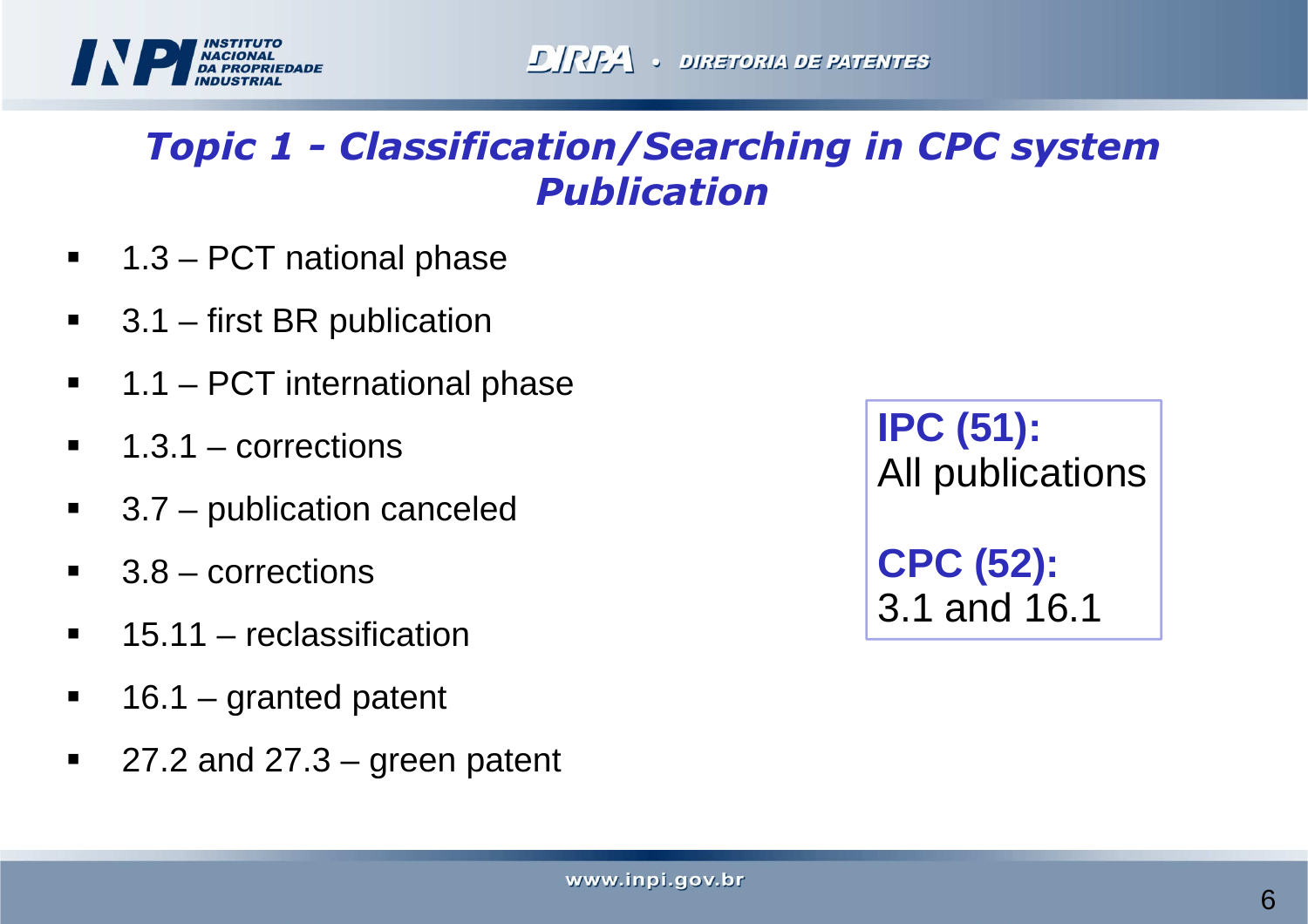## **INSTITUTO<br>NACIONAL<br>DA PROPRIEDADE<br>INDUSTRIAL**

## PublicationExample 3.1

#### (21) BR 20 2014 015743-9 U2

 $(22)$  25/06/2014

(51) A68H 33/18 (2006.01), A63B 69/40 (2006.01), F41B 7/08 (2006.01)

(52) A63H 33/18, A63B 69/407, F41B 7/08

(54) MECANISMO PARA ARREMESSAR ESFERAS PARA BRINQUEDO **INFANTIL** 

(71) Fernando Antônio Bonkevitch (BR/RS)

(72) Fernando Antônio Bonkevitch, Fernando Antônio Bonkevitch, Cirineu Roberto Vicenzi, Volnei de Lima

(74) Custódio de Almeida & Cia.

## **RPI:**

http://revistas.inpi.gov.br/rpi/

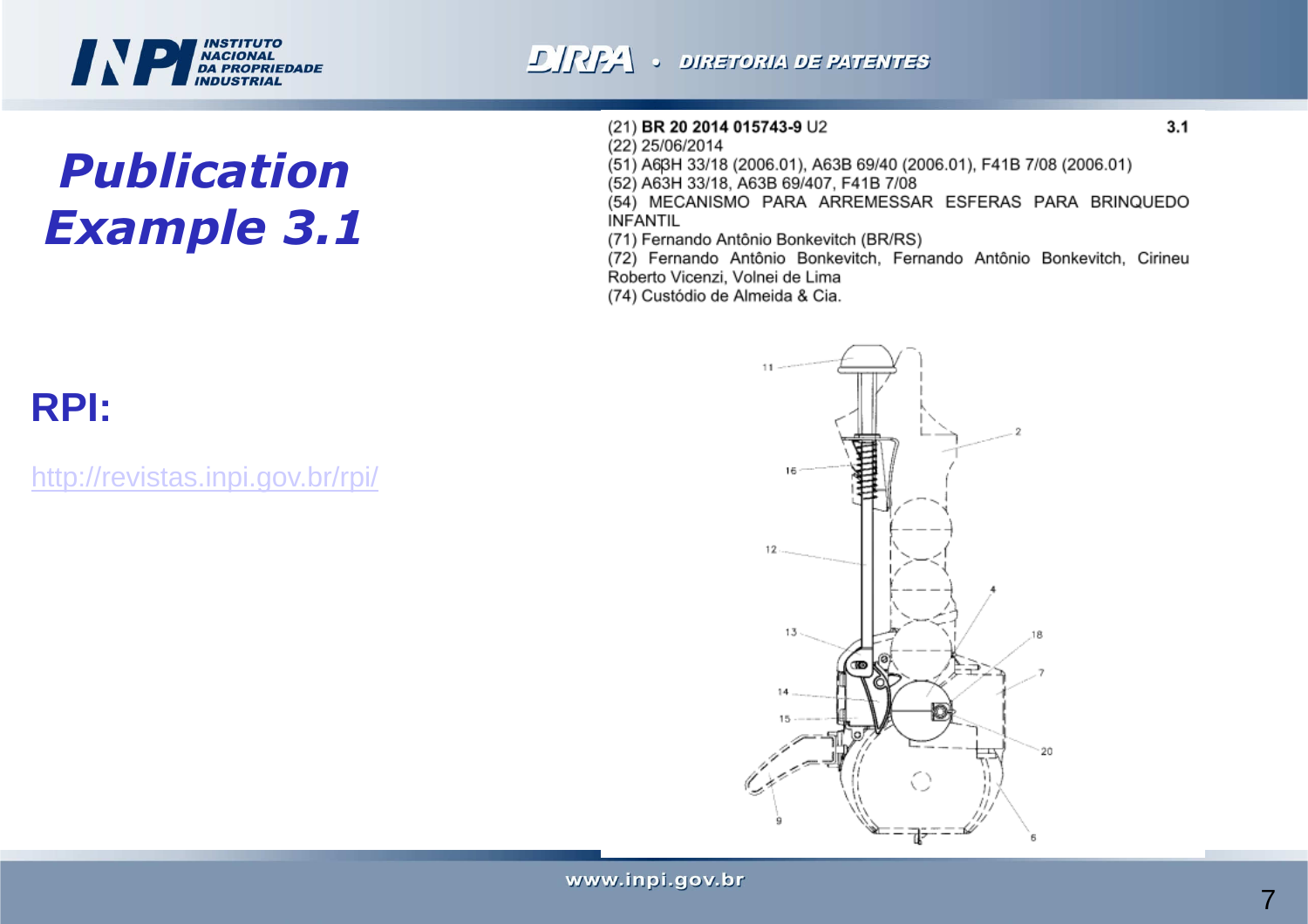## **INSTITUTO<br>NACIONAL<br>DA PROPRIEDADE**

## PublicationFront Page



República Federativa do Brasil Ministério do Desenvolvimento, Indústria a de Comércio Estudor Instituto Nacional da Propriedade Industrial

#### (21) BR 10 2012 027906-1 A2

\*BR102012027906A2\*

(22) Data de Depósito: 30/10/2012

(43) Data da Publicação: 09/12/2014 (RPI 2292)

#### (54) Título: EQUIPAMENTO PARA TRATAMENTO DE **INGURGITAMENTO MAMÁRIO**

(51) Int.Cl.: A41C3/00; A61M1/06; A61H23/02

(52) CPC: A41C3/0064; A41C3/0028; A61M1/06; A61H23/02

(73) Titular(es): ASSOCIAÇÃO PARANAENSE DE CULTURA - APC, UNIVERSIDADE ESTADUAL DE **MARINGÁ** 

(72) Inventor(es): ANITA BATISTA DOS SANTOS HEBERLE, CRISTINA DO CARMO LUCIO, MARCELO DO CAMARGO GAIOTTO, MARIANA PEREIRA MARGATO, PERCY NOHAMA

(57) Resumo: EQUIPAMENTO PARA TRATAMENTO DE INGURGITAMENTO MAMÁRIO. A presente de Invenção diz respeito à Equipamento Para Tratamento do Ingurgitamento Mamário, sendo caracterizado por ser constituído por um sutiã com bojos bilaterais, massageador, ordenhadeira e interface de controle. O material de todo o aparelho é preferencialmente fabricado em neoprene, pois facilita a higienização e se ajusta melhor ao corpo da paciente, mas pode ser oferecido em silicone ou outro material com características de higiene, conforto e segurança equivalentes. A ordenhadeira massageadora contempla características de usabilidade e ergonomia, tanto para as lactantes como para os profissionais envolvidos. Assim, consideraram-se os aspectos antômicos e fisiológicos da mama; além de fácil manuseio e efetividade. A escolha dos materiais utilizados ocorreu de forma criteriosa, considerando o seu uso em âmbitos domiciliar e hospitalr. Assim, os materiais que entram em contato com a pele são flexíveis, proporcionam conforto, possuem baixa toxicidade e resistência à corrosão, são isolantes térmicos e de fácil higienização, além dos fatores econômicos. Desse modo pressupõese que essas características podem facilitar a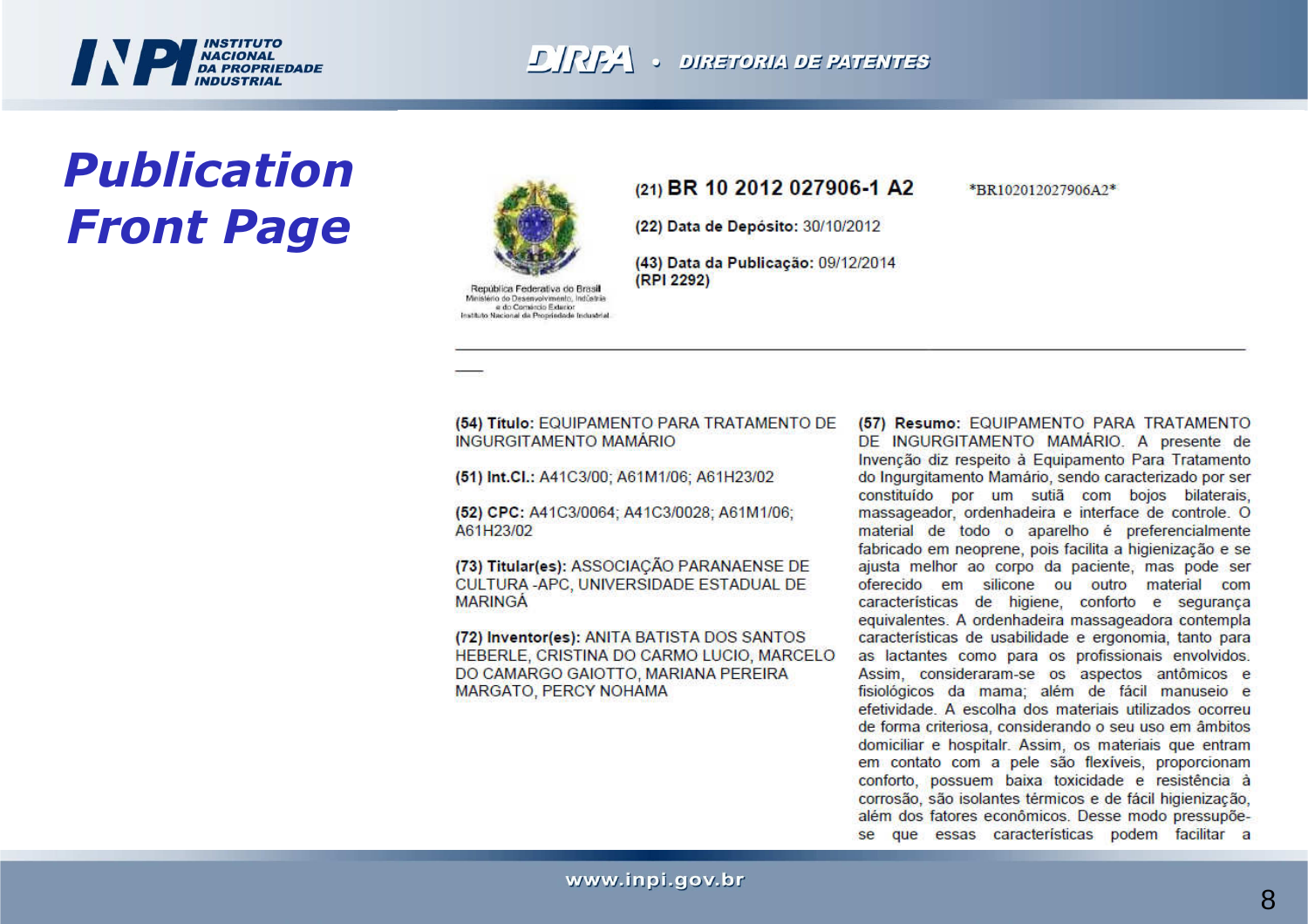## **INSTITUTO<br>NACIONAL<br>DA PROPRIEDADE<br>INDUSTRIAL**

## PublicationPatent Letter

#### **E-Cartas:**

http://ecarta.inpi.gov.br/ecarta.php?lang=pt





**REPÚBLICA FEDERATIVA DO BRASIL** MINISTÉRIO DO DESENVOLVIMENTO, INDÚSTRIA E COMÉRCIO EXTERIOR **INSTITUTO NACIONAL DA PROPRIEDADE INDUSTRIAL** 

#### CARTA PATENTE Nº PI 0410517-6

O INSTITUTO NACIONAL DA PROPRIEDADE INDUSTRIAL concede a presente PATENTE DE INVENCÃO, que outorga ao seu titular a propriedade da invenção caracterizada neste título, em todo o território nacional, garantindo os direitos dela decorrentes, previstos na legislação em vigor.

(21) Número do Depósito: PI 0410517-6

(22) Data do Depósito: 28/04/2004

(43) Data da Publicação do Pedido: 18/11/2004

(51) Classificação Internacional: A61K 8/02; A61K 8/44; A61K 8/64; A61Q 15/00

(52) Classificação CPC; A61K 8/0229; A61K 8/442; A61K 8/64; A61Q 15/00

(30) Prioridade Unionista: 10/05/2003 GB 0310767.9

(54) Título: COMPOSIÇÃO COSMÉTICA SÓLIDA, PROCESSO DE PREPARAÇÃO DE COMPOSIÇÃO COSMÉTICA E MÉTODO COSMÉTICO DE INIBIÇÃO OU CONTROLE DA TRANSPIRAÇÃO E/OU GERAÇÃO DE **MAU ODOR** 

(73) Titular: UNILEVER N.V. Endereço: Weena 455, NL-3013 AL Rotterdam, Holanda (NL).

(72) Inventor: BRUCE STEVEN EMSLIE; KEVIN RONALD FRANKLIN; MARTIN PETER CROPPER

Prazo de Validade: 10 (dez) anos contados a partir de 09/12/2014, observadas as condições legais.

Expedida em: 9 de Dezembro de 2014.

Assinado digitalmente por:

Júlio César Castelo Branco Reis Moreira Diretor de Patentes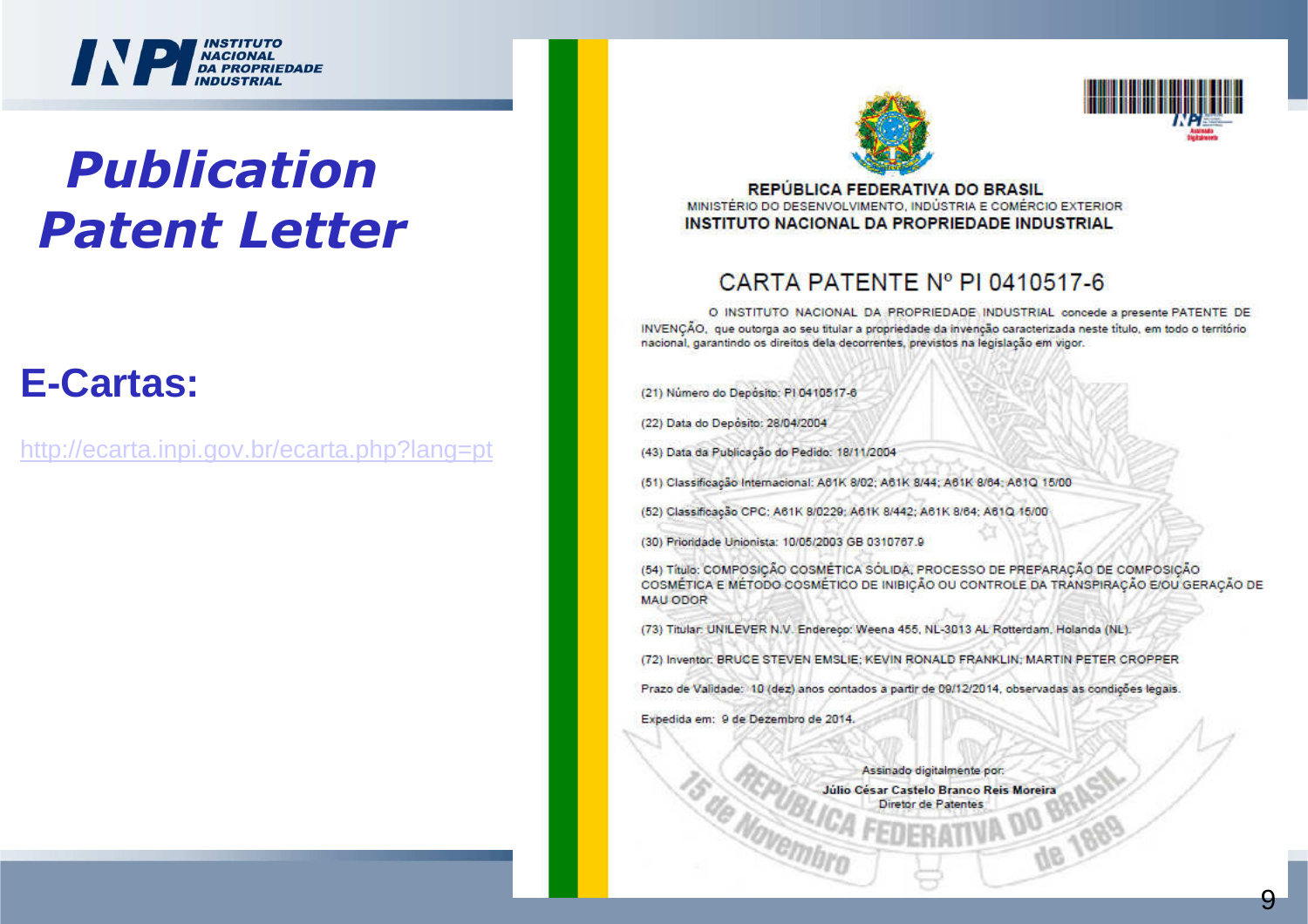

## Topic 2 - CPC Training

- General training in Brazil once on August 2013;
- Field Specific Training at the EPO

```
July, 2013: D1 (E21B)
```

```
October, 2013: D2 (F02M) and D3 (A61F)
```
March, 2014: D4 (A01N), D5 (B29C) and D6 (A61K)

```
May, 2014: D7 (A47), D8 (G06F3)
```
October, 2014: D9 (A01C), D10 (C22C) and D11 (H04W)March, 2015: D20 (B65D)

June, 2015: D12 (C07C, C10G)

■ Every FST at the EPO was followed by an FST at INPI. Train the trainers approach.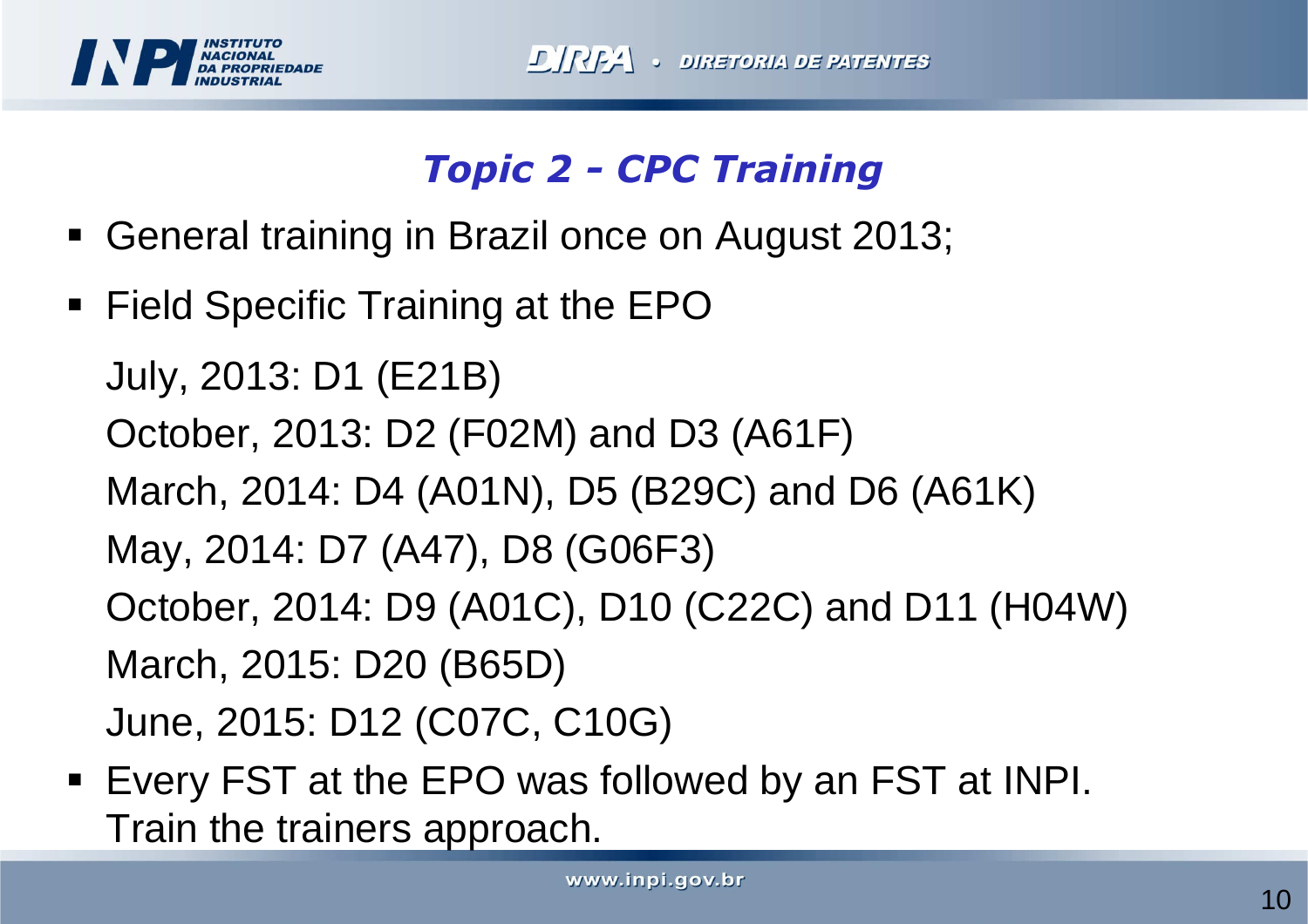

## Topic 3 - CPC Data Exchange

- We send data for the front file using XML ST36 weekly. This xml includes CPC data;
- We don't send back file data;
- We don't have any issues for exchanging data today. However, we don't send reclassification work, whichcannot be done in the way that we send first files nowadays. Those documents, which are back files, are not considered today.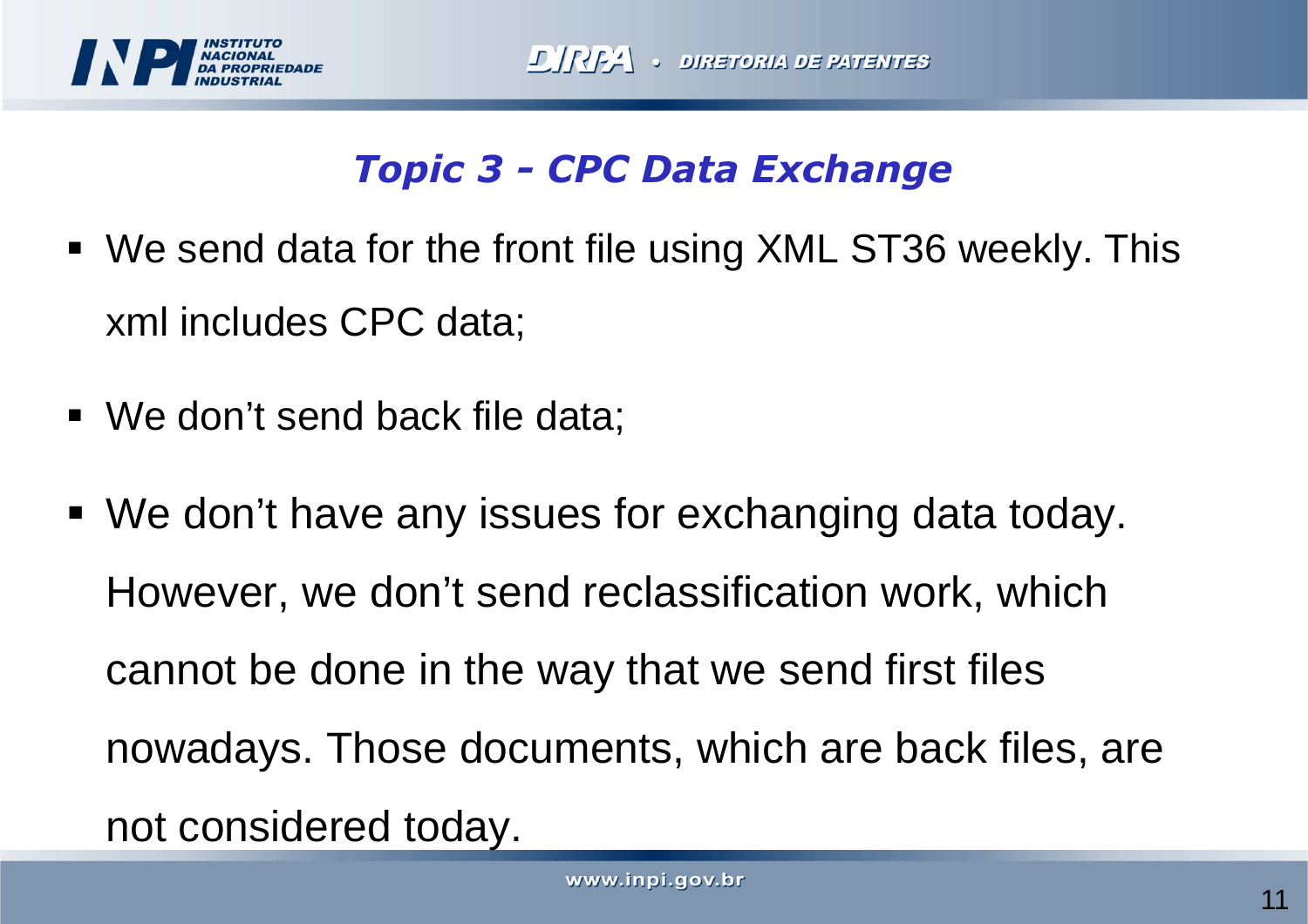

## Topic 4 - Future plan and/or expansion

- We would like to expand the usage of CPC in all Office. We just need more FST training to achieve it.
- We would like to send reclassification data, it is not sent today.
- We are willing to use CPC in ISA/IPEA documents until the end of the year. Still some adjustments in the PCT form and in the system is needed.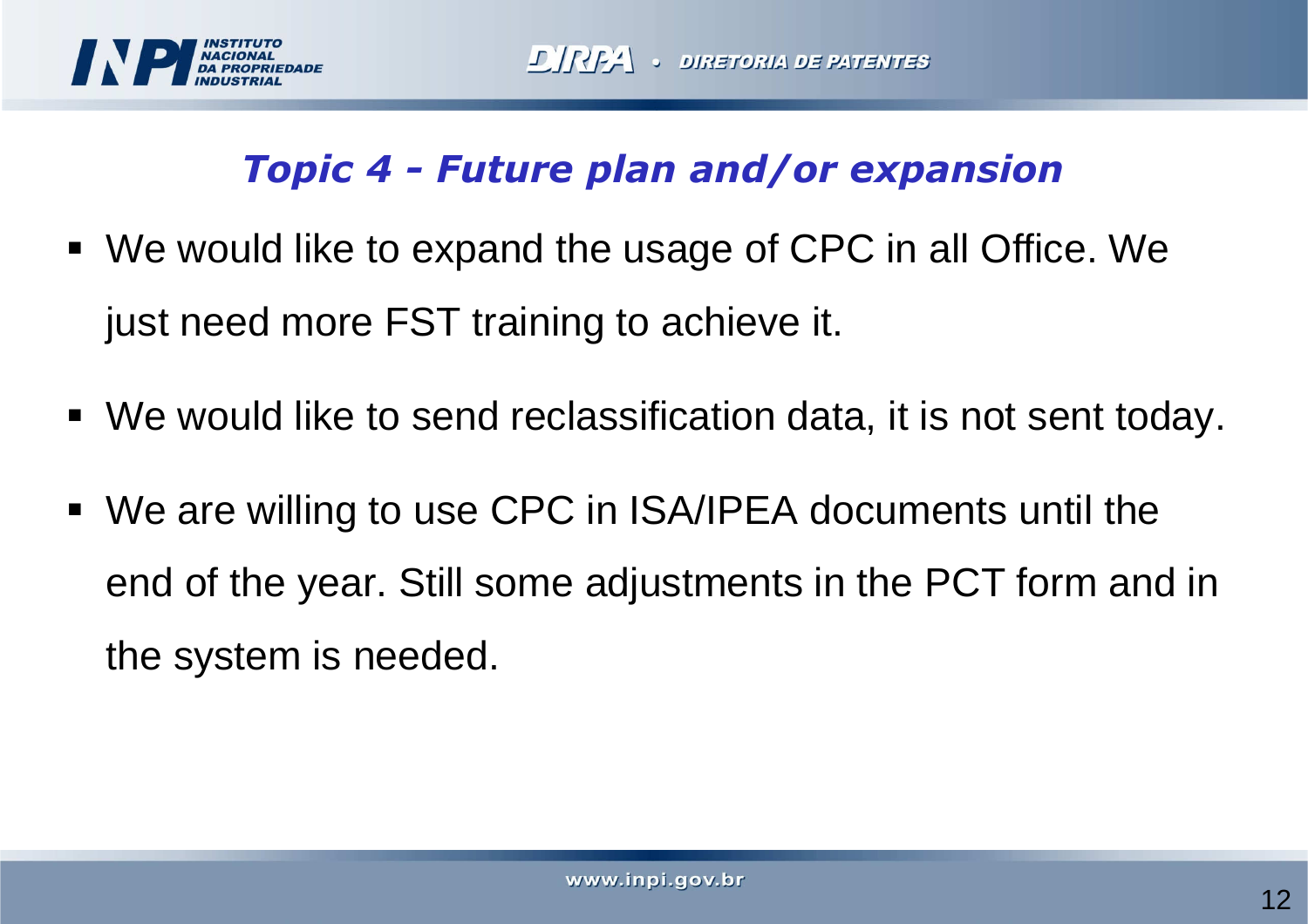

#### IPCCPCFinal considerations

 WIPO platform to view all IPC symbols in Portuguese and English – IPCPUB v5.3

http://ipc.inpi.gov.br/

- SINPI supports IPC symbols;
- $\blacksquare$  INID (51).
- BR uses Espacenet and USPTO website;
- No translation into Portuguese yet;
- SINPI supports CPC symbols;
- INID (52), since 09/12/2014.